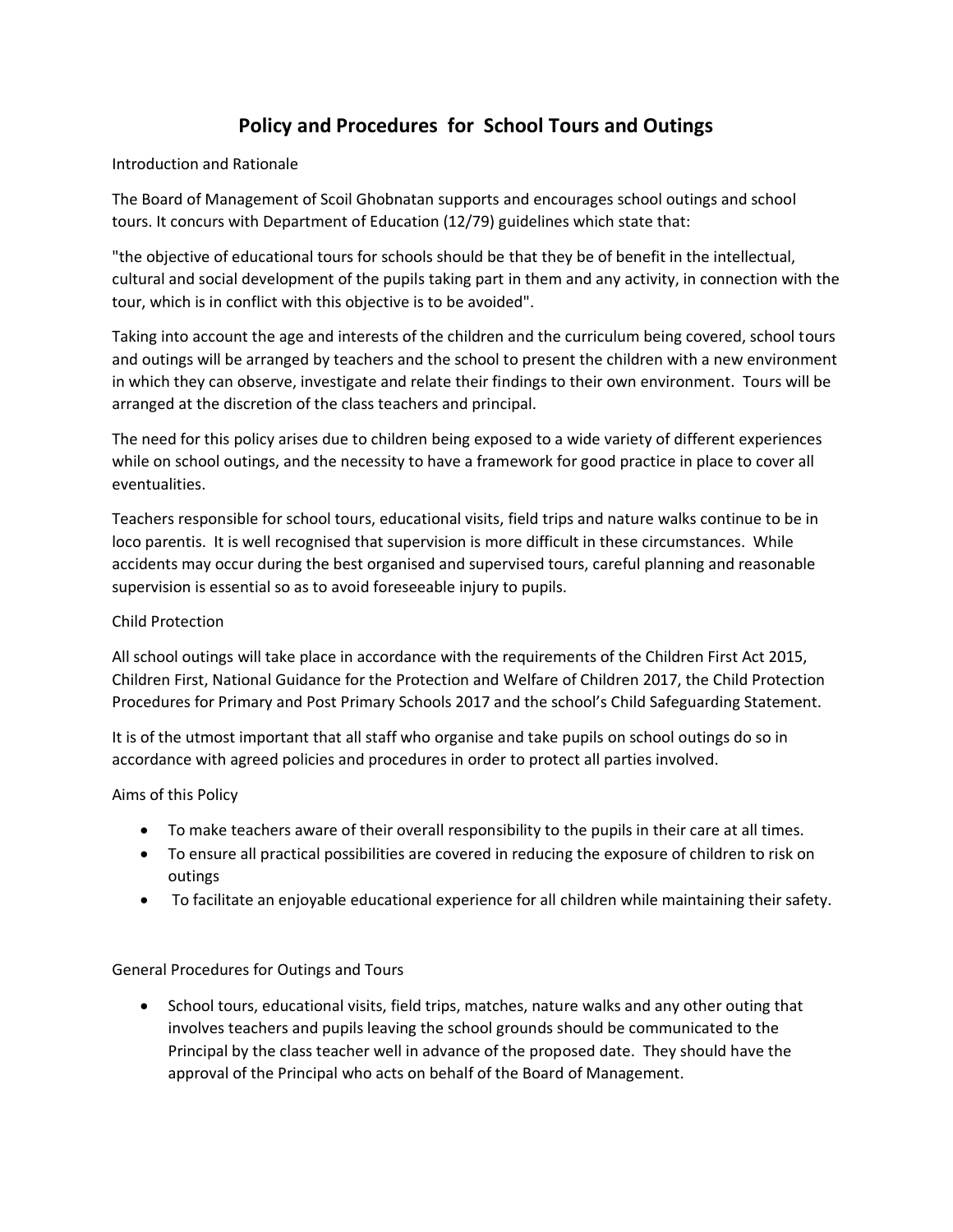- All classes will go on one educational school tour per year. Children in classes may be involved in multiple school outings including but not limited to: matches, quizzes, debating competitions, library visits, cinema trips and field trips as well as an annual tour.
- Teachers at each class level, will, in consultation with teacher responsible for tour organisation :
	- o Agree a destination
	- $\circ$  Arrange the hiring of transport with the school secretary. (In the hiring of transport, the safety of the children will be paramount and take precedence over cost)
	- o Agree a price to include the total cost to each pupil.
	- $\circ$  The details of the tour: venue, transport etc. should be confirmed by the school secretary one week before the tour.
- Before final decision Principal will be consulted and grant permission in conjunction with Assistant Principal with responsibility for co-ordinating school tours and trips.
- Cost: The teachers will ensure that the cost of the tour is reasonable and represents value for money. Children will be actively encouraged to save and contribute towards the cost of the tour.
- Venue: The teacher will be consult with the venue, with particular reference to educational opportunities afforded, and services available (risk assessment in relation to Child Protection, toileting, emergency facilities, special needs facilities).
- Weather Conditions: Parents should be aware of changing weather conditions depending on the time of year. Rain gear may be essential for all children and a change of clothes may be necessary, depending on the venue/activities. Likewise, sun screen should be applied by parents before children depart on tour and sun hats supplied.
- Equality of Access: Teachers will ensure that, in so far as is possible, venues are suitable for pupils with special needs, physical disabilities or other individual considerations. Teachers should consult with Principal about choice of venue if there are any queries of accessibility for individual children.
- For annual school tours, children will be issued with an itinerary. Consent for all off campus trips is requested from parents/guardians at the beginning of the school year.
- For local short trips, for example to the library, parents will be informed by school text.
- Parents will receive the itinerary well in advance and should be on time for both drop off and collection. The teacher in charge will inform the Principal/Deputy Principal if the tour is delayed for any reason. The Principal/Deputy will issue a text message to the parents/guardians informing them as soon as possible.

# Behaviour on Tours

The school's Code of Behaviour and school rules must be adhered to by all pupils during the course of the school tour.

Children earn the right to go on school tour by being well behaved and focused throughout the school year. Where it is felt that a child's behaviour would pose a safety risk or inhibit the educational benefit for self or others, the child may be unable to travel. The Class Teacher will have first consult with the Principal. The issue will be discussed with parents in advance of the school tour date.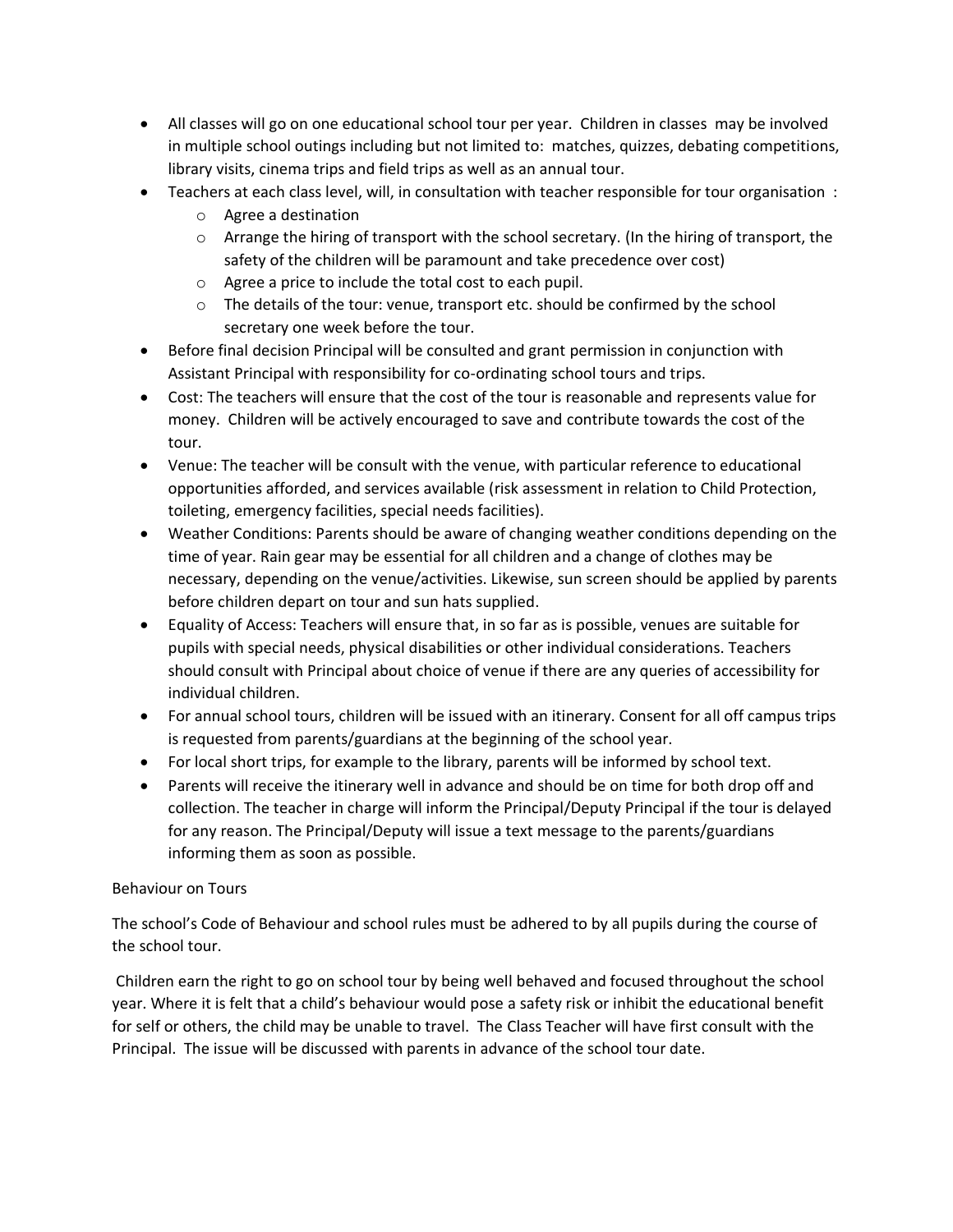Where parents/guardians are unhappy with such a decision they may appeal following the school's Grievance and Complaints Procedure. The Board of Management's decision regarding inclusion or exclusion of a child or children on school tour is final.

Pupils will be reminded of the following prior to leaving the school:

- Children will leave the school in an orderly fashion led by the class teacher.
- Children must obey their supervisors and teachers at all times
- Children must remain seated with buckled seatbelt while the bus is in motion
- Children are not allowed to bring any electronic devices with them
- Children must not bring money with them unless advised other wise in school tour note.
- Children must remain with their allocated grouping/supervisor at all times
- Children will line up in their individual groups on disembarking from the bus
- Children should always ask permission to go to the toilet and should never attend a bathroom alone
- Roll calls/head counts are taken when children return to the bus or centre after each segment of the tour
- A packed lunch and drinks will be brought by each child on the day. For safety reasons, children will not be allowed to bring drinks in glass bottles.
- Treats are allowed in line with the school's Healthy Eating Policy.
- School uniforms or school tracksuits must be worn on all school outings. Children and parents will be informed beforehand as to which is more appropriate. In the case of sports/adventure tours, children should bring a change of clothing appropriate for sport/adventure activities.

# Health and Safety

Procedures under our Child Safeguarding Statement, Health and Safety Policy, Code of Behaviour, Anti-Bullying Policy, Safety statement.

Staff will ensure that a 'tour kit' is taken on all outings. The kit will contain:

- first aid materials
- refuse and illness bags
- water
- kitchen roll

Class teachers should also bring:

a class list with contact details of all children on tour

their own mobile phone

any additional medication needed by an individual child (in adherence with our Administration of Medication Policy)

It is primarily the parent/guardian's responsibility to ensure that their child is prepared for all weathers.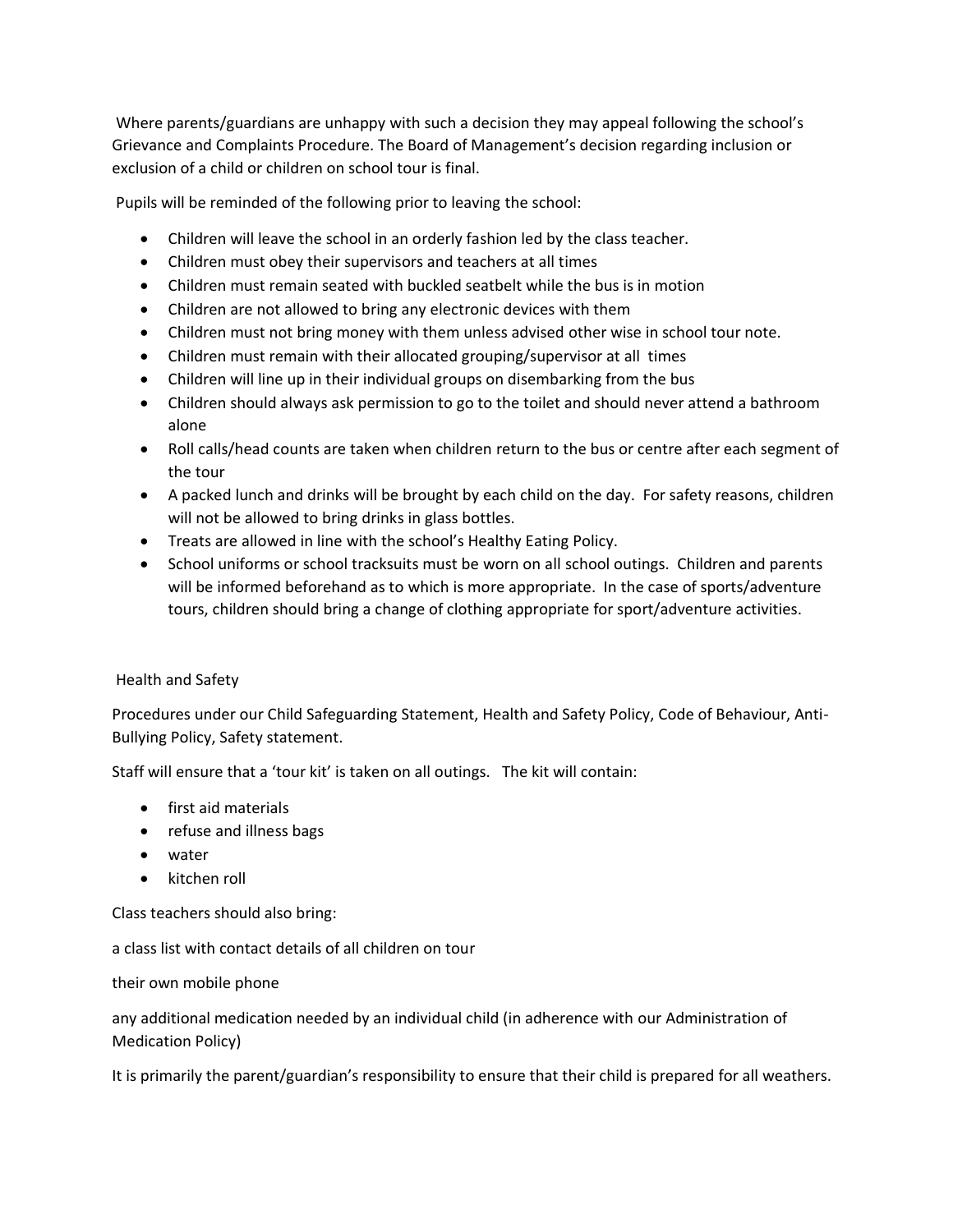Where a child is in danger of sun burn, sun cream may be applied by school staff or by the child themselves in the case of older children.

Any medication (inhalers, epi-pens etc.) normally stored in the classroom must be brought on the tour by the class teacher or SNA.

In cases of accident or emergency, two staff members, one of which will be a teacher, will accompany an injured child to a doctor or hospital, while the remaining staff supervise the rest of the children.

Only a school camera (or a class teacher's mobile phone) may be used on the day of the tour. No other photographs should be taken – by pupils, parents etc.

Photographs taken on mobile devices by the class teacher will be uploaded on the school website and deleted from the phone as soon as is practicable.

In case of emergency and you need to contact your child contact school secretary and she will contact the teachers on tour.

## Safety and Supervision

Teachers will be extra vigilant when taking children out of the school. Special attention will be paid to issues of child protection, road safety, behaviour on bus, risks posed by particular venues (e.g. adventure playgrounds, areas of water etc.). Adequate arrangements for the supervision of all pupils at all times should be arranged well in advance of the tour.

The responsibility of the school and the teacher in charge will extend throughout the whole course of the school tour and may extend beyond normal school time. Teachers will remain with pupils until they are collected on their return to school.

# Emergency Procedures for School Tours and Outings

In the event of a serious incident/accident, the supervising teacher will make every effort to contact the Principal and pupil's parent/guardian as quickly as possible using the information they provided on the consent form.

If the teacher is unable to contact the parent/guardian a decision will be taken to address the care needs of the child e.g. hospital A and E, ambulance.

### Roles and Responsibilities

It is the collective responsibility of the Board of Management, Principal, I.S.M Team and Class Teachers, SNAs and school staff and to oversee and ensure the implementation of this policy.

It is the responsibility of each class teacher to implement this policy in full when undertaking any school outing. The class teacher must ensure that the pupils are supervised fully at all times, in accordance with the school's Supervision Policy.